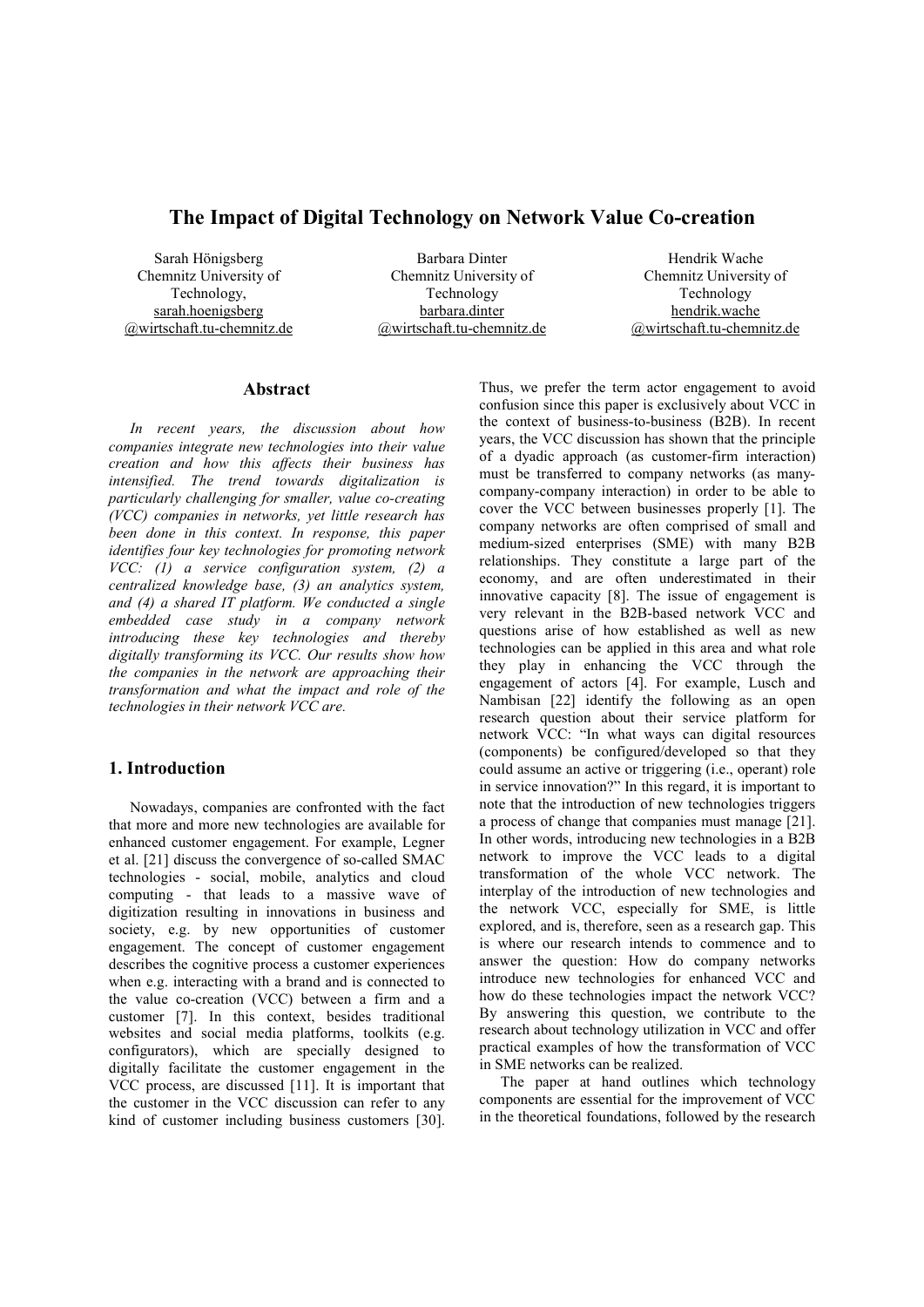approach. A case study then shows how an SME network initiates the different essential technologies through several initiatives (in the sense of small implementation projects). In the discussion, we examine the impact of the initiated transformation on their network VCC and the role the technologies play in it. The paper ends with a summarizing conclusion.

## 2. Theoretical Foundations

### 2.1 VCC in SME Networks

In the past decades, markets have changed significantly and companies are confronted with customers who expect personalized experiences. 2004, Prahalad and Ramaswamy [28] described how customers are dissatisfied with the choices available and want to interact with the companies and co-create value. This changes the process of value creation and consumer-business interaction becomes the locus of joint creation, which is called VCC [28]. In the traditional view, VCC is a dyadic, collaborative process between actors. Companies form valuenetworks in order to reduce potential risks and to gain a competitive advantage by focusing on their key competencies [19]. This leads to higher productivity in the network but also increases the need for interorganizational communication and coordination in the VCC [19]. SME with their limited resources are particularly affected by this trend towards the organization in networks [23]. In VCC, bigger companies often overpower smaller companies and the smaller companies are overdependent. A SME network is comprised of more equal actors, which leads to a loosely coupled network based on agreements [26]. The dyadic VCC perspective needs to be broadened to a network perspective. The VCC in actor networks is typically discussed together with the service-dominant logic (SDL). The SDL is a theoretical framework, which allows to abstract from the tangibility or intangibility of resources in exchange. It defines all application of competencies for the benefit of another as service, and focuses the process, not the output, as value creation [34]. From this viewpoint, the VCC occurs in an actor-to-actor (A2A) network in which each actor can be a beneficiary and the VCC is thus a process that flows through the entire network [22]. Most industries are becoming increasingly knowledgeintensive [25], making knowledge one of the most valuable resources in the VCC [35] and include joint problem solving as VCC [1].

A convergence of the two subject areas VCC and digital transformation can be observed. While the VCC discourse underlines the importance of new

technologies, particularly for actor engagement in value creation [4], the digital transformation discourse on the other side emphasizes that the strategic transformation of companies inevitably leads to networking, to actor engagement, and to competitors becoming partners [31]. The increasing importance of IT as the enabler of the VCC is also highlighted in the paper by Lusch and Nambisan [22], in which they address the operand, the operant or the triggering role of IT in this context. It can be seen that web technologies in particular, are a frequent subject of discussion in combination with VCC, as they enable the linkage of many actors [33]. These web technologies range from simple web pages to online product configurators to virtual worlds.

Another research area where joint value creation and the experience of it is also discussed frequently is mass customization (MC). MC represents a cross-over of classical differentiation and cost leadership, where custom-made products are manufactured with the efficiency of mass production [32]. Although MC has a more technical side of producing customized products in the most efficient way, there is the other side of this research debate, where the role of the engagement of the customizing person is in the focus [11]. Originally, VCC was strongly separated from MC as the latter focused too much on supply chain optimization rather than joint value creation [28]. Nevertheless, even then, MC was regarded as the most advanced application of actor engagement in some areas of new product development [33]. In this sense, MC is also interpreted as a possible implementation of VCC [27] and therefore boundaries in the discussions of actor engagement are becoming seamless. This leads to our conclusion that the technologies and mechanisms discussed in the context of MC's customer integration are also relevant for actor engagement of the VCC.

#### 2.2 Essential Technologies to Enhance VCC

We base the identification of the essential technologies that can foster VCC in company networks on two research foundation perspectives. The first research foundation perspective we take into account is about prominent digital technologies for actor engagement in the field of MC. The second research foundation perspective is about VCC with its theoretical connection to SDL. In order to build on previous findings from our research, our conceptual framework based on four propositions is included in addition to the basic literature. It states [16]: (1) The internal value creation processes must be modular so that the individual process steps can be combined between actors using defined interfaces, (2) all actors in the VCC process in the network are equal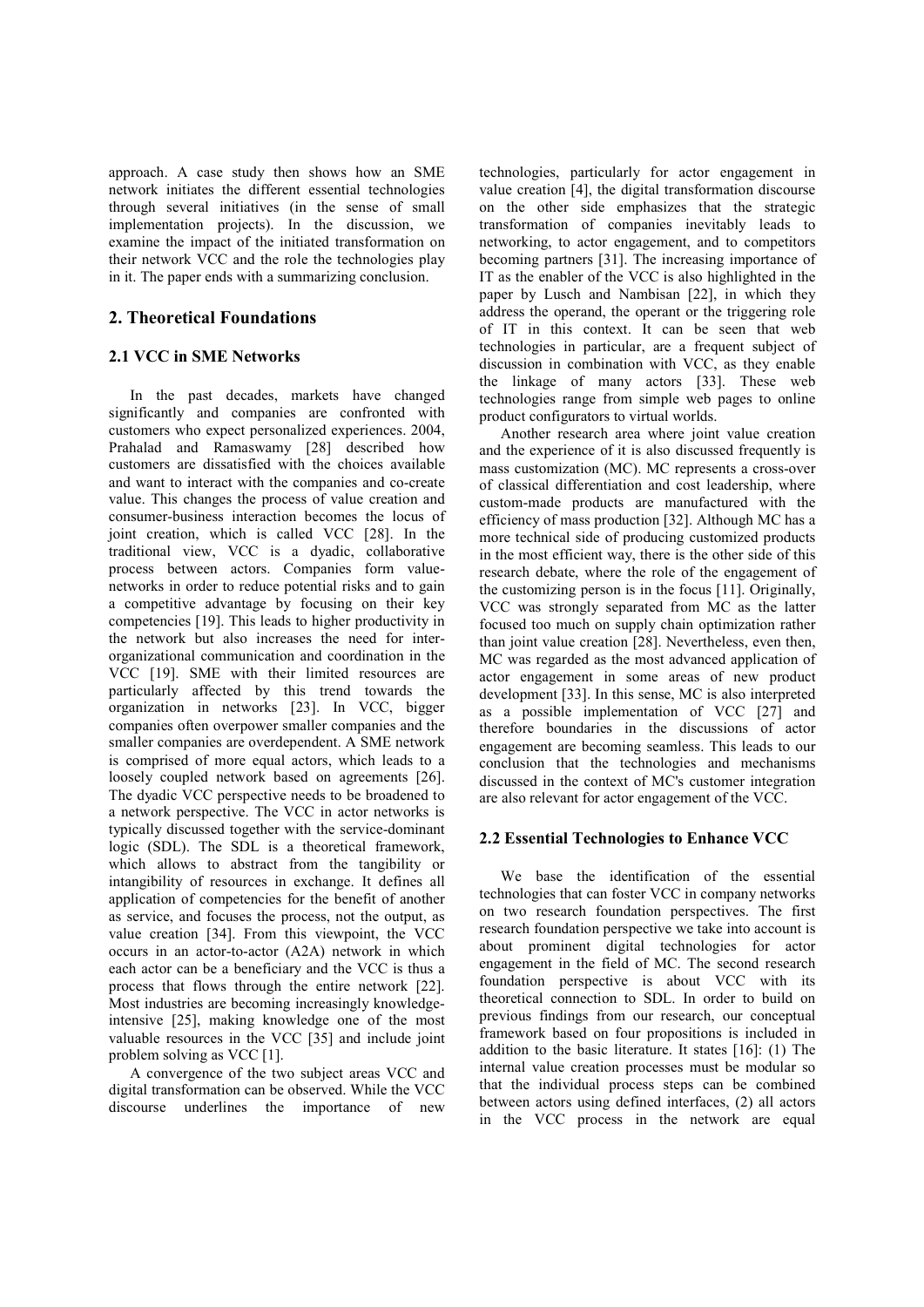participants, (3) efficient and preferably standardized communication between the actors for the transfer of information and knowledge must be established in order to reduce information asymmetry, and finally, (4) there must be a cross-organizational IT support for the modular VCC process in the network, which allows the actors equal access to liquefied resources (information decoupled from physical carrier). These fundamentals are combined to identify the most important technologies to foster network VCC.

The most discussed technology in the context of MC is the product configurator. This interaction system is intended to facilitate the complex task of configuration for humans [40]. Product configuration is a particular type of design activity and a subclass of configuration in general. The product to be designed consists of a set of predefined components that can only be combined in a certain way, with the set of possible combinations constituting the solution space [24]. The product configurator guides the customer through the configuration process to help her/him to co-create [10]. Each actor can take on the role of the configuring designer in the VCC in an A2A network. Lusch and Nambisan [22] describe how new services are configured by mixing and matching existing knowledge components or resources. The abovementioned proposition (1) also addresses this fact: The internal value creation processes must be modular so that the individual process steps can be combined between actors in the network, to allow the configuration of new solutions. This leads to our first essential technology to support the VCC in networks, the service configuration system, which allows the (re-)configuration of tangible and intangible resources.

The product configuration as one of the key activities in MC is a knowledge-intensive process. In this context, there is much discussion about the acquisition and representation of domain knowledge [40]. The systems contain or need direct access to knowledge bases with product knowledge and configuration rules [3]. Knowledge is not only seen as a fundamental resource in the MC discourse. Operant resources (like knowledge) are the fundamental source of strategic benefit from an SDL perspective [36]. In the context of knowledge-intense VCC, Aarikka-Stenroos and Jaakkola [1] emphasize that expert knowledge is paramount and that applying knowledge to value creation acts as an amplifier. In combination with our proposition (3), efficient and standardized communication between the actors, we propose a centralized knowledge base as one of the essential technologies of the VCC in networks.

Regarding customer interaction in the MC context, the topic analytics is often mentioned. In fact, configuration systems are regarded as one of the earliest commercially used applications of artificial intelligence (early representatives in the late 1970s) [40]. One of the most frequent applications of analytics in this context is to determine the best possible configurations or to make recommendations to the user based on specified requirements. A frequently discussed approach to give recommendations is casebased reasoning, which retrieves the best fitting solutions from a case database [3] via case similarities. From a SDL perspective on a service ecosystem, the importance of decision support through so-called cognitive computing is growing, since decision making by actors is supported or replaced using modern analysis methods [36]. Due to the increasing importance of analysis support in the digital era and in conjunction with proposition (3), we suggest an analytics system as one of the essential technologies.

As discussed by von Hippel [14], exchange platforms and even user communities are important tools for customer integration. In the MC literature, the classic product configurator is also associated with communities and comprehensive platforms in order to be able to offer higher-value interaction platforms for the customer [9]. Kristianto et al. [20] also show how a platform shared in the supply chain can be designed with a knowledge base and a configurator in the engineer-to-order (ETO) configuration area for boats. From the perspective of the VCC, however, these physical or virtual customer touchpoints where actors exchange resources and co-create value are known as engagement platforms [4]. Our proposition (2) demands that all actors in the VCC process in the network can be equal actors (no hierarchy or overpowering) and our proposition (4) requires that cross-organizational IT support makes it possible to manage the modular VCC process and give access to important resources. This leads to our last essential technology, a shared IT platform, providing the other essential technologies as well as the interaction and communication means for all actors in the network.

### 3. Research Approach

To answer the question of how company networks introduce new technologies for enhanced VCC and how these technologies impact the network VCC, the paper at hand presents a contemporary study in the German textile industry. As already mentioned above, the topic of VCC in B2B networks and especially the influence of new digital technologies have not yet been sufficiently investigated. In order to gain a deeper understanding of insufficiently studied subjects, Corbin and Strauss [6] suggest conducting qualitative research to holistically and comprehensively explore the chosen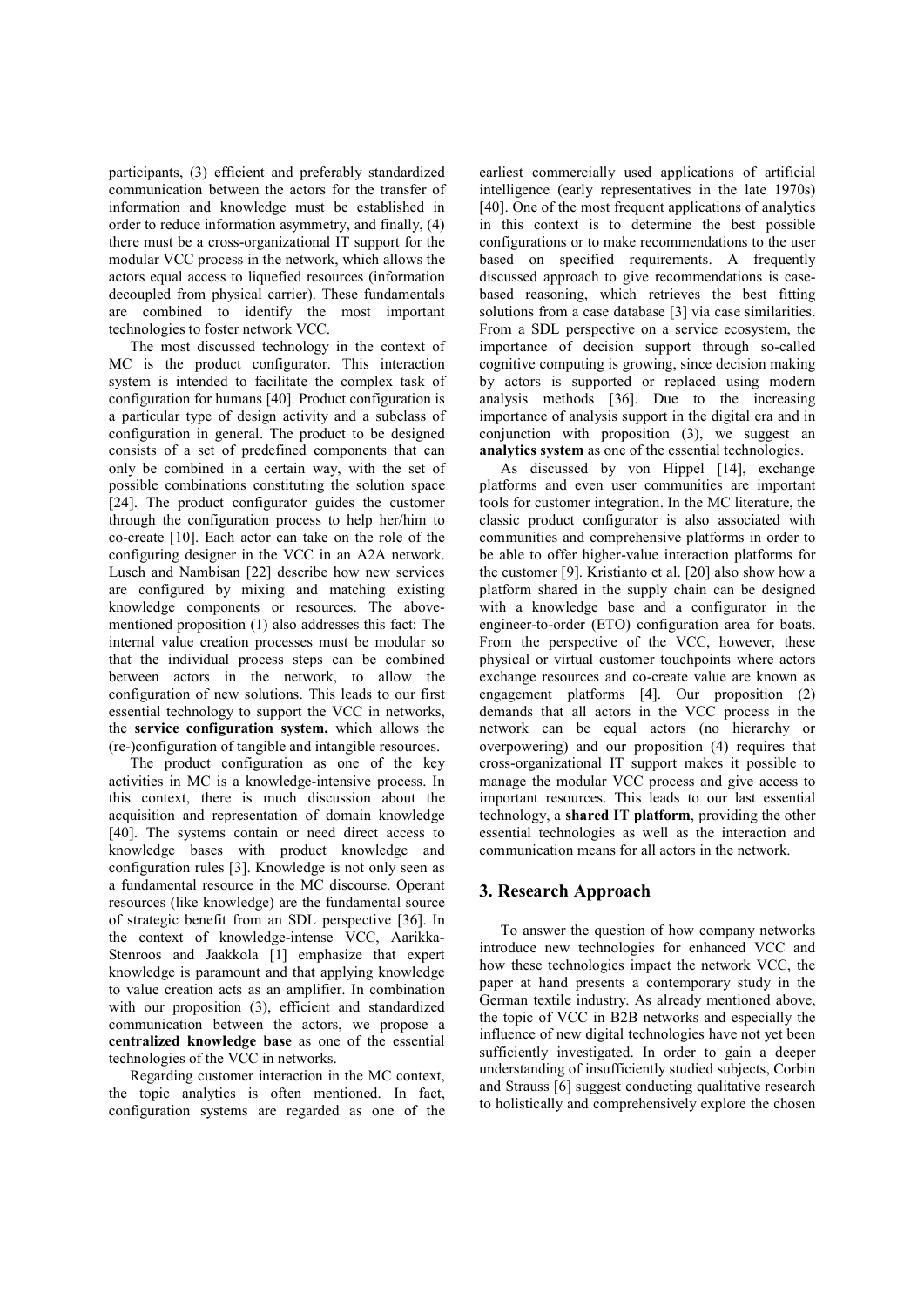phenomenon. As stated by Yin [39], a case study is such a qualitative, empirical method that examines a contemporary phenomenon in its depth and in its real context, and is particularly appropriate when the boundaries between the phenomenon and the context are unclear.

To examine a network as a case, at least three companies forming a network are needed as multiple units of analysis (UA). Due to the complexity of network research single case studies are often preferable, to guarantee in-depth insights [13]. This leads to our study design of a single embedded case study. As a sample, we have chosen a network which faces digital transformation in a low-tech industry, as a typical representative of a change in an entire industry (common case). We have opted for an in-depth and long-term (summer 2017- till now) study of this network in order to be able to observe the companies' approach to the introduction of new digital technologies and the effects of the transformation on the network VCC. All four companies are highly specialized SME. They have successfully focused their business on the niche of knowledge-intensive technical textile processing and no longer focus on lowknowledge home textiles. They build a dynamic A2A network in which they exchange services, which means that a suitable network configuration is created to handle each customer order. The companies share a portfolio together and collaborate frequently in the real world in production and new product development (ETO approach). The network customers are exclusively other companies (e.g. car manufacturers). This means that the network partners form a B2B virtual company (as it is sometimes called in the textile industry context [15]) and serve the network customers also in a B2B relationship. The examined network is comprised of a weaving factory, a knitting factory, a textile coater, and a textile finisher. The sampling was made in a way, that the involved companies represent different stages in textile value creation or are substitutes for each other, which reflects a typical situation in this industry where companies collaborate and compete in the network at the same time [15].

For our data collection, five different instruments were used to be able to triangulate robust findings [39]: four questionnaires, four direct observations, two joined workshops with all companies, 19 interviews, and document analysis of ordering forms, product, prototype, and internal process documentation. We collected the data in an iterative way so that the findings from previous data collection rounds could be integrated into subsequent data collection (cf. [16]), as shown in Figure 1. In most data collection rounds, the companies were examined separately. All results presented in this paper have been translated from German to English and have often been consolidated to a more general statement for all companies. Furthermore, the UA are not always connected with single observations, since that could make them identifiable. The analysis step of our case study is divided into first level and second level analysis (cf. Figure 1). Whereby the first level represents the evaluation, coding, and triangulation between the data collection rounds and the second level is the analysis of the results according to the essential technologies to enhance VCC. Figure 1 shows how we leverage different perspectives to identify the essential technologies.



Figure 1. Research approach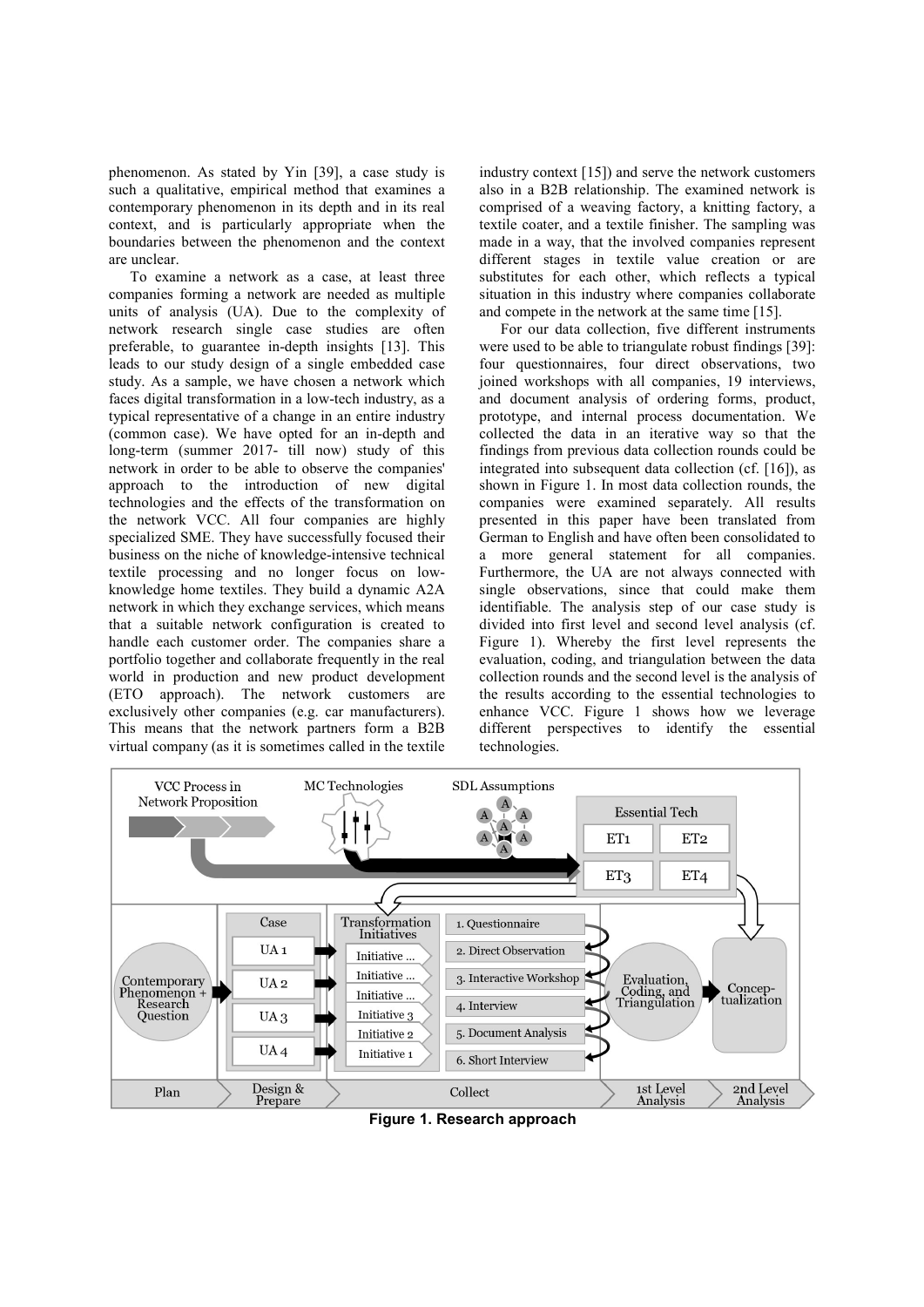They are used to structure the transformation initiatives of the UA in our case and to point out how they are approaching these technologies in their VCC network. In the final step (second level analysis), the impact and role of the essential technologies in the network VCC are investigated.

# 4. The Case about the Transformation of VCC in a Network

The following approach is used in the observed network. One of the first steps in the digital transformation of the VCC was to define a common goal and to formulate a vision which is shared by all partners in the network. The overarching process of the VCC in the examined A2A network was recorded. Six distinctive phases could be identified [12]: (I) customer contact, (II) requirements analysis, (III) build value chain and calculate, (IV) prototyping and feedback, (V) order and production, and finally, (VI) outbound logistics and project closure. Along the VCC process, the digitization demand was determined, investigating the current degree of digitization. Furthermore, digitization potentials were identified. The digitization demands and potentials were synthesized and prioritized in the network before the companies opted for individual and joint initiatives to implement IT solutions to support the VCC in the network.

This section describes what has been decided by the companies with regard to the four essential technologies and which initiatives have been taken to implement them.

#### 4.1 Service Configuration System

One challenge in our ongoing case is the heterogeneity of services the companies offer. While two are producing tangible fabrics, the other two either alter the fabric or combine it with other fabrics. The classical interpretation of a product configurator as a re-combiner of physical parts was not suitable in this case and initially led to a negative reaction of some companies. In the first step, the units of configuration needed to be determined. We could confirm what was already indicated by the recorded VCC process in several interviews, namely that the configuration in the context will be multi-layered. Whereby the first level of configuration contains the requirements towards the textile. The second configuration level is the network (building a supply chain for a specific customer order). The third level is the internal service configuration per company, including the order of work steps performed by machines and humans. The last level is the configuration of parameters, e.g. detailed machine settings or instructions for humans. This makes it necessary to have a service configuration system ignoring the differences between tangible and intangible products which is closer to a process configuration approach.

All companies were asked which functionalities are most important for the configuration of solutions in their network. The questions in questionnaires and interviews were based on a reference model for product configurators [17]. We found, that some of the functionalities were equally important for all companies, especially configuring via requirements (like UV protection factor for textiles) or via parameters (e.g. width of the textile). In the case of some other functionalities, the answer strongly depended on the role of the company in the network and the complexity of the task. For example, the weaving factory saw no relevance in a messaging functionality while the textile finisher saw a very high relevance, according to their high need for information exchange. Additionally, the textile finisher (who often works with chemical processes) demanded the highest degrees of freedom in the configuration of all companies, which means that they cannot predefine all configuration steps and need the possibility to define new ones. The textile coater, as the company which often manages the network customer contact, set a stronger focus on the integration of the network customer into the service configuration system. The position of the companies in the network and thus the fact whether they interact with the network customer leads to different application scenarios of the service configuration system. The most important phases of the VCC process that the investigated companies want to support with the system are (II) requirements analysis, (IV) prototyping and feedback, and (V) order and production. In the early phase, direct input by the network customer is possible. In consideration of the different configuration levels and the different application scenarios along the VCC process, the network opted for two joint initiatives. One for the introduction of a requirements-based configuration, and one for the introduction of a supply chain and process configuration.

#### 4.2 Centralized Knowledge Base

It is very noticeable that almost all functions of the service configuration system that have been rated as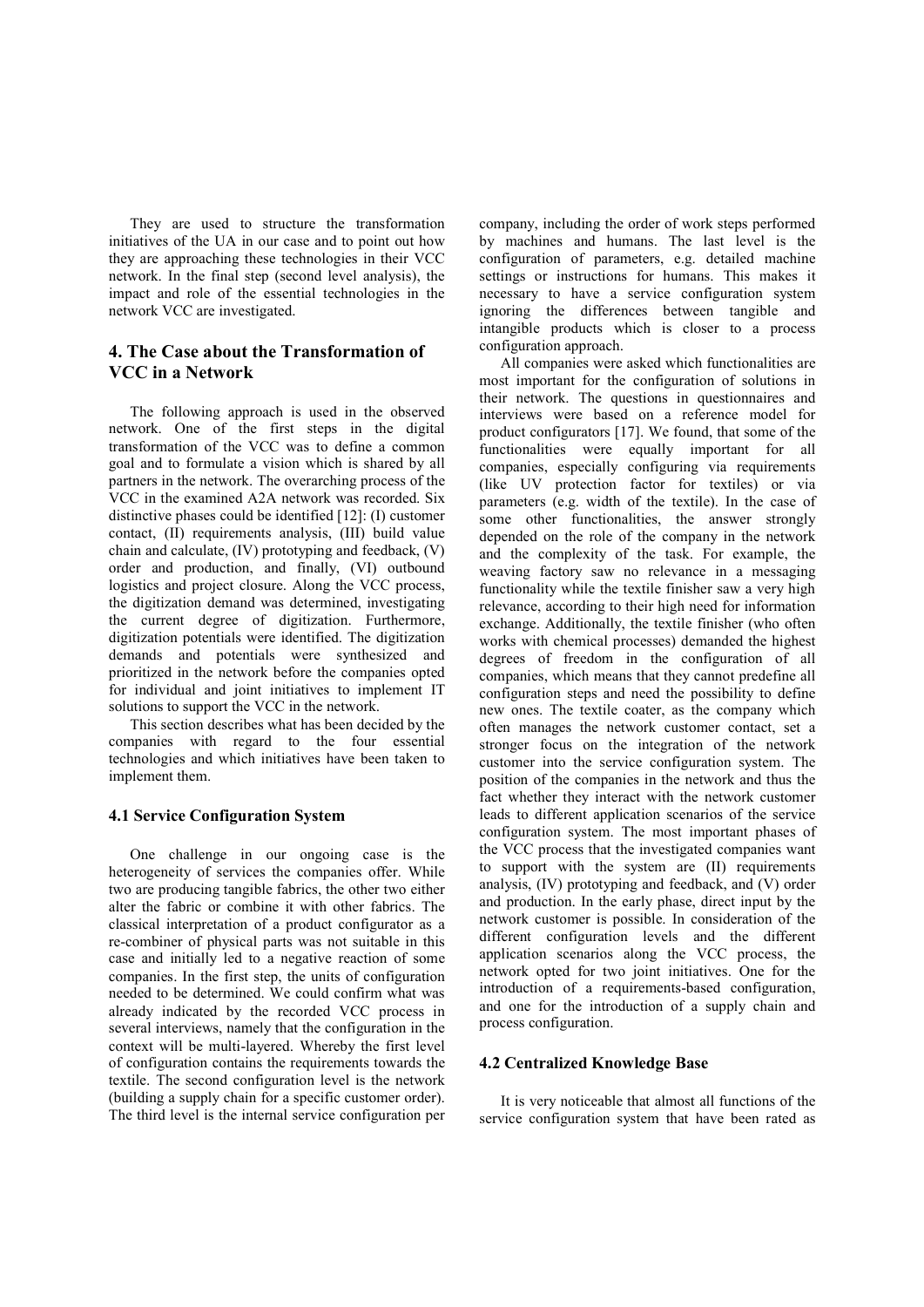most relevant on average are about storing and retrieving valid configurations in the network. This emphasizes the importance the companies see in managing the knowledge in a cross-organizational manner. Due to the ETO character of the VCC process, we observed a high complexity in the interactions, including meetings in the production facilities with partners and customers for joint problem-solving. In the examined network, a very large number of different actors work together, as we realized in interviews, workshops as well as direct observations, e.g. in production. Different types of knowledge are integrated into the VCC process, starting with application scenarios of the textile, which are known to the network customer, material properties, which are known to the sales staff (studied chemists), and processing details affecting the textile, which are known to the production staff from experience. One of the companies stated, that a centralized knowledge base with the ability to grow and learn, would be the solution to their challenges. The other three companies have emphasized the ability to manage problemsolving across their organizations as the most important value contribution of the central knowledge base. The document analysis showed, that the knowledge is currently often non-digital or not machine-readable or stored in systems not accessible to other actors in the network (as discussed in [16]). Although the companies are strongly interwoven in their VCC and can be seen as strategic partners, they are also individual companies with their own processes and systems. As an approach to build a centralized knowledge base, they decided to launch two initiatives. One is about finding a routine to load the shareable data from their enterprise systems into the knowledge base, including agreements on common vocabulary, technical agreements (e.g. millimeters, newton, etc. as units for certain parameters), and a common data model. The other one is about finding a routine to load the shareable non-digital data into the knowledge base, e.g. to store input from customers or necessary textile test certificates from external service providers, but also to make internal legacy documents accessible.

### 4.3 Analytics System

The current VCC in the network is often characterized by ad-hoc processes to exchange information and to handle exceptions in prototyping and production, where the wrong decision can ruin a whole batch of a customer order and the work of several involved companies. The observed production processes lead several hundred meters of fabric through large production plants with different machine sections. Machine sections can be used, e.g., for the

application of chemicals or paints, but also for flame laminating or the thermal fixation of textiles. This means that if an error occurs, e.g. shrinkage with subsequent tearing of the textile, the plant cannot be stopped without making the textile unusable. It is necessary to promptly find a solution to this situation. These ad-hoc processes can hinder the value creation by binding the human capacities in the network. The companies stated, that not only IT support for storing and transferring data is needed but also for decisionmaking in the network. Although the information gathered from the interviews indicated that the companies expected rapid solutions to complex problems from IT support, the response to the proposal to introduce analytics was cautious. Therefore, we used a method to identify analytics use cases [37]. We analyzed each phase of the network VCC process with each company and derived implementable use cases for data analytics. In total 134 individual use cases could be identified, which consist of the combination of actor, question, data, process phase, and data analysis method. The identified use cases are distributed unequally over the six process phases, whereby the phases of (II) requirements analysis, (IV) prototyping and feedback, and (V) order and production contain the most use cases and thus analysis potentials. An identified use case which occurred in the discussion is as follows: actor - salesperson and developer, question - which process configurations result from a certain requirements configuration, data - requirements and configuration data, process phase - (II), and data analysis methods - recommendations (e.g. based on cluster procedures). The insights the companies gained from using the method to identify analytics use cases allowed them to choose multiple analytics initiatives within the network. The first and highest prioritized initiative is a recommendation system that displays valid configurations from previous cases based on similarities of requirements. These analyses simplify the translation of customer requirements into the production processes in the network - something that human beings have had to do until now. However, the same logic can also be used to find valid solutions in production fault situations (e.g. shrinking fabric). The second initiative aims to support in customer contact and in the early phases of consulting, in order to find valid solutions through optical similarity. The last and weakest weighted initiative that was started aims at a business intelligence system which analyzes historical data in the entire VCC process for decision support.

## 4.4 Shared IT Platform

The IT landscape differs strongly in the investigated network, as interviews showed. The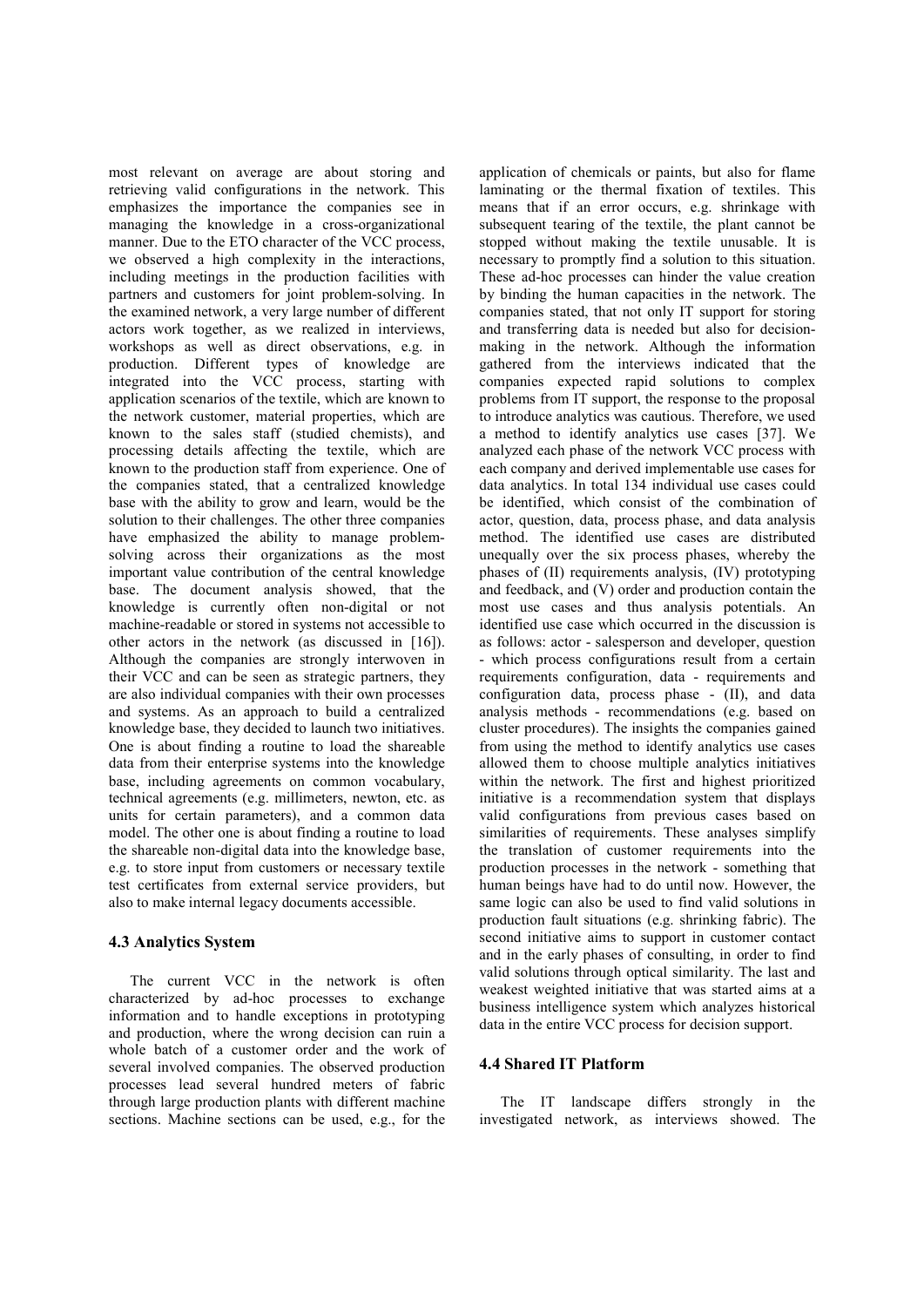companies have different enterprise resource planning systems ranging from individual developments to known standard software variants. Some have production planning systems, product data management systems, or recipe management systems. In all data collection rounds, including direct observation and document analysis, it has become clear that the degree of digitization of the companies differs across the network. However, as we stated in an earlier publication [16], the strongest difference in digitization is not between companies, but between types of communication in our network. While all companies are rather well digitized internally (i.e. they have optimized themselves focal-centered), the communication between the actors in the network is less digitized. The major challenges the companies describe in their VCC are inconsistencies and necessary discussions in the synchronization of technical parameters in prototype development and production, non-automated data exchange and incomplete transfer of customer requirements. As a consequence of the heterogeneous IT landscape, different degrees of digitization, and discontinuous information flows in the network, the companies have decided to introduce a shared IT platform as a shared initiative. This platform then enables all actors to engage in the VCC, offers shared vocabularies, and synchronizes network activities through mutual transparency. In our case, the platform incorporates the other essential technologies to enhance VCC. The large joint initiatives like the shared IT platform were first identified by the companies and the individual smaller initiatives were identified as preparatory steps for the larger goal. The pattern was that the company leaders reached an agreement at the network level, implemented it in their own company, and then synchronized the network VCC.

# 5. Discussion of Findings

In this section, we present our findings and link them with a discussion of previous research. Figure 2 summarizes all digital transformation efforts in the VCC of the investigated network. Of the eight initiatives, the top three are currently being implemented, but their use has already been tested on prototype versions of the platform. The central knowledge base is already being built and operational. The case-based reasoning tool (for similarity recommendations) is also already usable, but only on the data of individual companies and not across companies. The initiatives textile retrieval and business intelligence system are as of now designed, but not yet implemented. The first part of the research question can be answered by the observation that the implementation of large initiatives at network level (e.g. shared IT platform) is broken down by the companies into small manageable individual initiatives (e.g. digitization of documents) and synchronization steps take place repeatedly at network level.

The first transformations in the VCC have already been observed while building the shared platform and in its early usage (cf. Figure 3). These effects can be illustrated by a comparison with the discourse of the VCC in literature. Ramaswamy and Gouillart [29] discuss how the introduction and design of an engagement platform are a learning process for the involved actors. The introduction and use of the already established parts of the platform in the network also show this, because the important step to synchronize the world view of different partners was taken. As we could observe in one workshop, the companies had to make many joint decisions on the interface design of the platform, e.g. agreement on a uniform vocabulary, omission of special cases, and unification of process steps. For the cooperation in a service ecosystem, it is of great importance that cognitive distances are overcome and that a shared world view ensures that the actors can interpret possibilities for value creation and resource integration can take place [22].

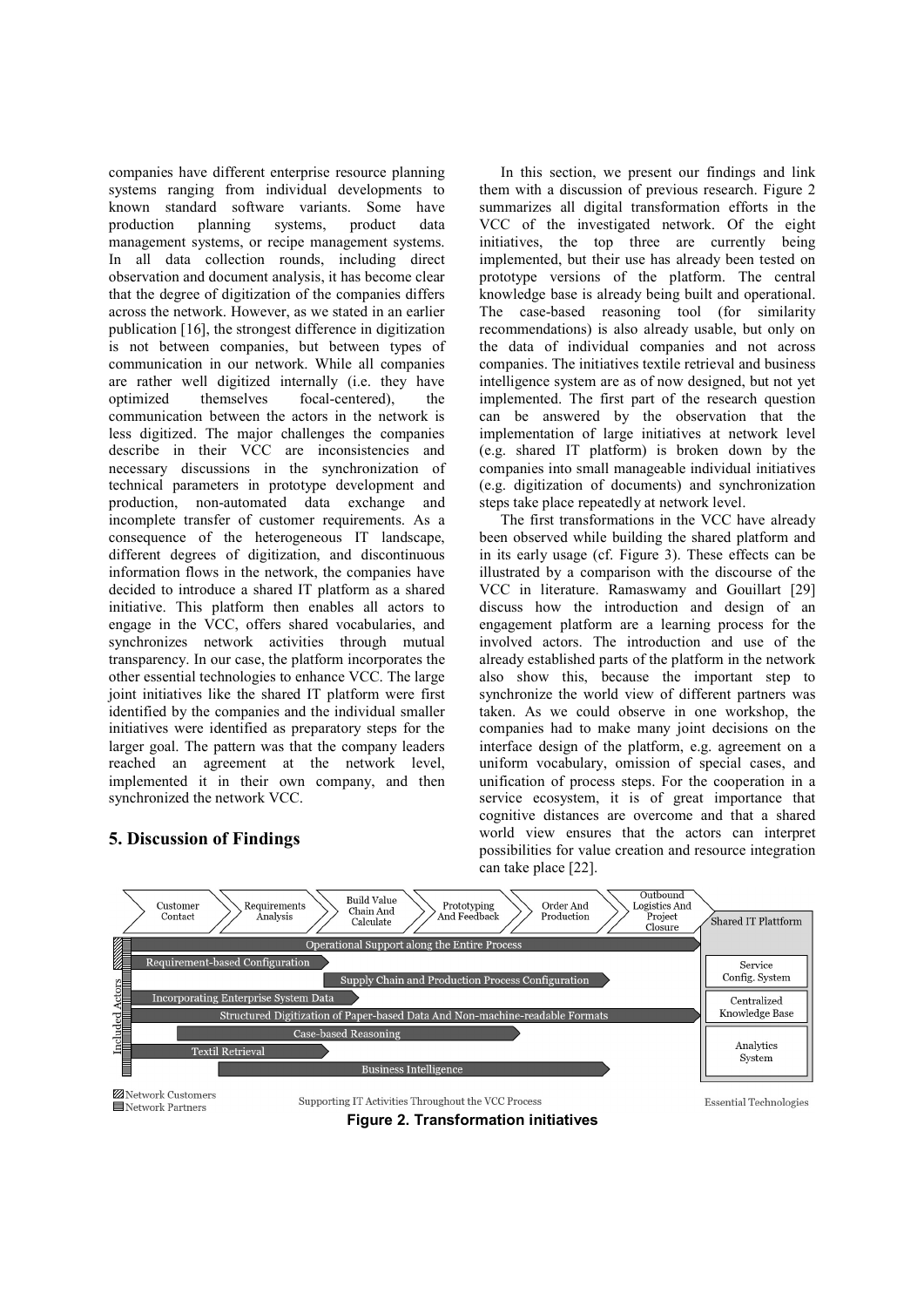If information transfer is inhibited in knowledgeintensive service systems (e.g. because people do not want to share information) this has a negative effect on VCC in complex B2B networks [4], which is why IT support of knowledge exchange is essential. The centralized knowledge base enables all actors in our network to access this valuable resource with a high density. Thus, by increasing resource density, the central knowledge base has a positive effect on the network VCC by providing the best combination of resources for a particular problem [22]. Engagement platforms must evolve over time to reflect the dynamics of the VCC [29]. This means that the central knowledge base of our engagement platform must absorb re-configured solutions as new knowledge and thus act as a resource integrator towards the service configuration system. The companies stated in several interviews that through their knowledge-intensive work a learning platform is the only possible variant of such a system. This could be verified in the document analysis, where companies had to make handwritten adjustments to existing solutions over time.

The value of operant resources, such as knowledge, is determined by the extent to which they increase the ability of actors to generate new market offerings [18]. The re-combination of parts of known solutions to create new ones corresponds to Arthur's combinatorial evolution [2] which is considered a fundamental idea behind VCC [36]. In our case, the first test phases with a prototype showed that the reuse of existing solutions or solution fragments is one of the most important functions of the service configuration system for the companies, in order to be able to provide new solutions faster and in some cases possibly in better quality. This was confirmed by the companies in workshops and interviews. By accessing the centralized knowledge

base, the service configuration system becomes a resource integrator and uses the operant resource of knowledge to combine it into new solutions, thus, contributing to innovation in the network VCC.

The use of analytics enables companies to gain previously unprecedented insights into customer preferences and requirements, but above all to enable them to recognize new business opportunities and innovations [5]. Data analysis is closely related to data collection and extraction [38] and thus to the efficient provision of relevant information. The analytics components already in use in our case indicate that analytics has an enhancing effect on both the central knowledge base and the service configuration system. For example, the knitting factory, which already uses case-based reasoning describes that now the use of the central knowledge base is much more effective. It is not only faster but also better results are often achieved. At this time, this approach is only applied to the company-level solution to obtain configuration recommendations. As in our example, the analysis system can be integrated into the VCC as an independent actor by calculating solution proposals and independently generating value-added contributions in the network.

Figure 3 summarizes the observed impact and role of the different essential technologies in our network and is thereby answering the second part of our research question. Introduction and first tests of the essential technologies show that the awareness for the VCC in the network increases and that the platform can become a host for the VCC. The platform is not only the engagement opportunity for all actors, but it is also a record for jointly found agreements. It records agreements regarding the content in the central knowledge base but also agreements of procedures on



**Shared IT Plattform** Hosting - Offering Shared Worldview

Figure 3. Impact and role of essential digital technologies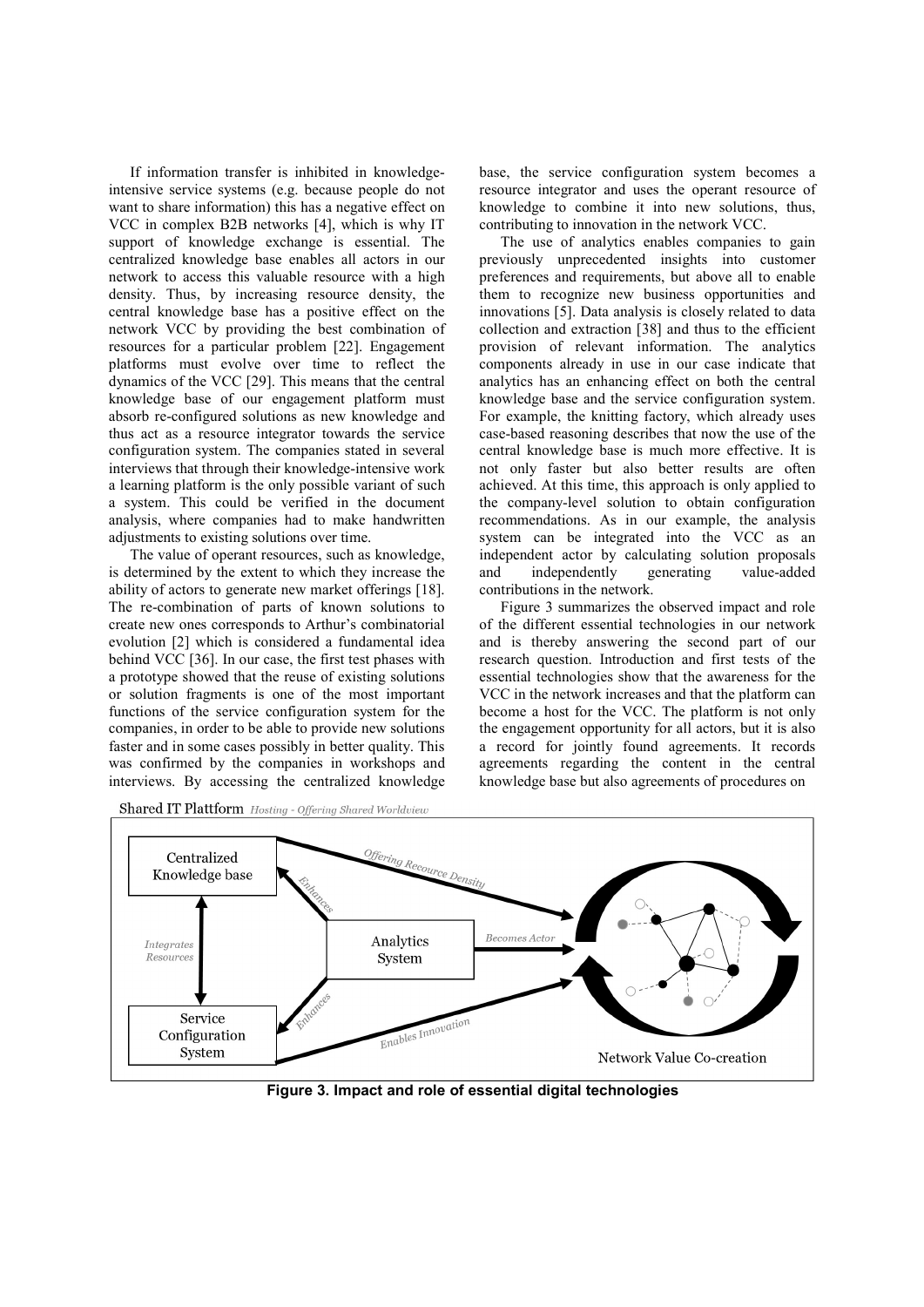how the VCC proceeds (e.g. via jointly defined user guidance and interface design in the application), thus offering a shared world view.

In addition, the use of these essential technologies reduces the ad hoc processes in our network, supporting the VCC by releasing human resources into higher-value activities (specifically stated by one company). To make these essential technologies work in a network, the scope of each part must be determined carefully per actor. Furthermore, the shared platform, which is open to all customers and can also accept new partners, is hosted at a neutral location at a regional textile research institute to underline the openness towards new platform members from the regional textile industry.

#### 6. Conclusion

In this paper, we answer the question of how company networks introduce new technologies for enhanced VCC and how these technologies impact the network VCC. Therefore, we identified essential technologies to foster the VCC and conducted a case study in the German textile industry. The four companies in our case decided to jointly digitally transform their network VCC and therefore, to introduce the identified essential technologies. Our findings are that the companies chose a divide and conquer approach by launching small initiatives as a preparation for the overarching initiatives. They switch between network and company level during the implementation for synchronization. Furthermore, we have seen that the new technologies support the VCC network through resource density and enable innovation. A special role is assumed by the analytics system, which can actively intervene in the VCC process and enhance the effect of the other technologies. On the one side, our research has practical implications as it provides an approach on how networked companies, especially SME, can undertake the difficult task of digital transformation. On the other side, our research has implications for the research field of network VCC and we have contributed to the discussion on the impact and role of digital technologies on VCC. We have explored an empirically little studied field by focusing on VCC in B2B networks. In addition, we have addressed the technical foundations for the actor engagement in MC and bridged it to the VCC context. Nonetheless, our research has limitations. On the one hand, we have considered only a single case and, due to the specifics of the case, its generalizability could be affected. Although we believe that the role/impact of IT on VCC is transferable to networks with larger companies, the

possibility of bigger companies to overpower smaller companies may hinder the willingness to implement such knowledge sharing approaches. In addition, the discussed technologies are not comprehensive and not all initiatives were completed at the time of writing so that there is still potential for further research. We hope to contribute to the research of network VCC and to provide our findings as useful insights for the digital transformation in SME networks.

#### 7. Acknowledgements

The research in this paper was supported by a grant from the German Ministry for Research and Education (BMBF), project name: PROFUND, nr: 03ZZ0618C.

### 8. References

[1] Aarikka-Stenroos, L., and E. Jaakkola, "Value co-creation in knowledge intensive business services: a dyadic perspective on the joint problem solving process", Industrial Marketing Management 41(1), 2012, pp. 15–26.

[2] Arthur, W.B., The nature of technology: What it is and how it evolves, Free Press, New York, NY, 2009.

[3] Blecker, T., N. Abdelkafi, G. Kreutler, and G. Friedrich, "Product Configuration Systems: State of the Art, Conceptualization and Extensions", Maghrebian Conference on Software Engineering and Artificial Intelligence, (2004), 25–36.

[4] Breidbach, C.F., and P.P. Maglio, "Technology-enabled value co-creation: An empirical analysis of actors, resources, and practices", Industrial Marketing Management 56(4), 2016, pp. 73–85.

[5] Chen, H., R.H.L. Chiang, and V.C. Storey, "Business" Intelligence and Analytics: From Big Data To Big Impact", MIS Quarterly 36(4), 2012, pp. 1165–1188.

[6] Corbin, J., and A. Strauss, Basics of Qualitative Research Techniques and Procedures for Developing Grounded Theory, SAGE Publications, Inc., Thousand Oaks, CA, 2015.

[7] Dessart, L., C. Veloutsou, and A. Morgan-Thomas, "Consumer engagement in online brand communities: a social media perspective", Journal of Product & Brand Management 14(1), 2015, pp. 28–42.

[8] Eze, S.C., and V.C. Chinedu-Eze, "Examining information and communication technology (ICT) adoption in SMEs - A dynamic capabilities approach", Journal of Enterprise Information Management 31(2), 2018, pp. 338– 356.

[9] Franke, N., P. Keinz, and M. Schreier, "Complementing Mass Customization Toolkits with User Communities: How Peer Input Improves Customer Self-Design\*", Journal of Product Innovation Management 25(6), 2008, pp. 546–559.

[10] Franke, N., and F. Piller, "Key research issues in user